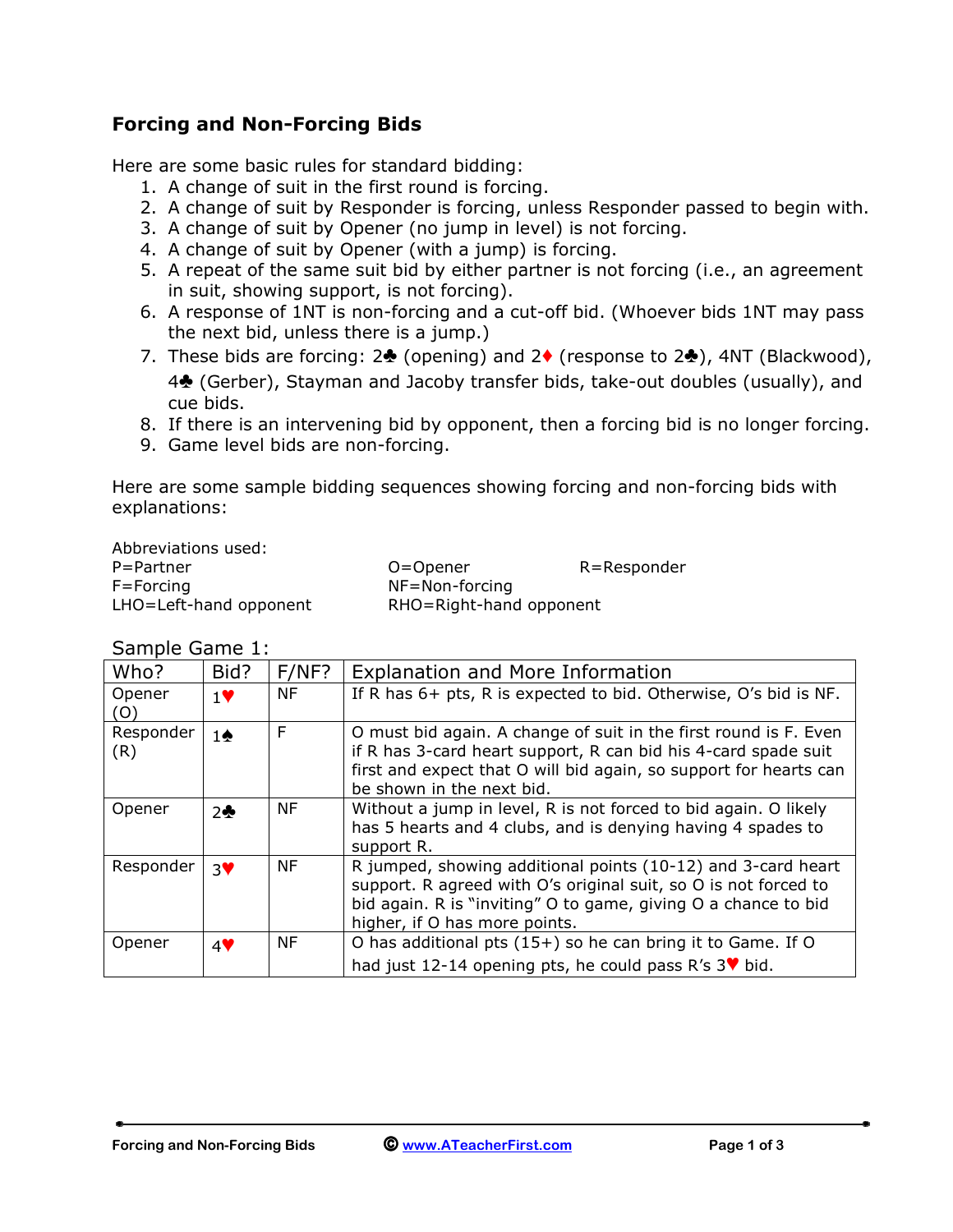# Sample Game 2:

| Who?      | Bid?          | $F/NF$ ?        | <b>Explanation and More Information</b>                                                                                                                                                                                                                                                                                                                                                                                                                                  |  |
|-----------|---------------|-----------------|--------------------------------------------------------------------------------------------------------------------------------------------------------------------------------------------------------------------------------------------------------------------------------------------------------------------------------------------------------------------------------------------------------------------------------------------------------------------------|--|
| Opener    | $1\clubsuit$  | $F$ (or<br>NF?) | Most partners agree that a $1\clubsuit$ opening bid is forcing for one<br>round. The only time you should pass this is when you have<br>very few points and 4-5 clubs so you know your partner is<br>relatively safe in clubs, should that end up being the final<br>contract. Normally, this opening bid is asking, "Partner, do you<br>have a 4-card major?" If R has a 4-card major, he should bid<br>it. Opener must be aware that you may respond to a $1\clubsuit$ |  |
|           |               |                 | opening bid with fewer than 6 pts. (Partnership agreement.)                                                                                                                                                                                                                                                                                                                                                                                                              |  |
| Responder | $1$ V         | F               | A change of suit in the first round is forcing.                                                                                                                                                                                                                                                                                                                                                                                                                          |  |
| Opener    | $2$ $\bullet$ | <b>NF</b>       | Partner has repeated his suit without jumping, so with just 6-9<br>pts, R can pass.                                                                                                                                                                                                                                                                                                                                                                                      |  |

## Sample Game 3:

| Who?      | Bid?             | $F/NF$ ?  | Explanation and More Information                                                                                                                                                                                                                                                           |  |
|-----------|------------------|-----------|--------------------------------------------------------------------------------------------------------------------------------------------------------------------------------------------------------------------------------------------------------------------------------------------|--|
| Opener    | $1\blacklozenge$ | <b>NF</b> | If R has 6+ pts, R should bid. Otherwise, NF.                                                                                                                                                                                                                                              |  |
| Responder | 1♠               | F         | A change of suit in the first round is forcing.                                                                                                                                                                                                                                            |  |
| Opener    | $2\bullet$       | <b>NF</b> | Opener has repeated his suit without jumping, so R can pass.                                                                                                                                                                                                                               |  |
| Responder | $2^{\vee}$       | F         | Responder's change in suit is forcing. R must have 10+ pts as<br>this bid could force O to bid at the 3 level. R is also showing 5<br>spades and 4 hearts (maybe 5 hearts), otherwise R would<br>have bid hearts first having 4-4 in the majors.                                           |  |
| Opener    | 2NT              | ΝF        | R forced O to bid, so now R is saying that he has no additional<br>points, and he cannot support O's spades (does not have 3<br>spades) or hearts (does not have 4 hearts). He must have<br>decent diamonds and clubs since he cannot support the<br>majors, so this is likely a safe bid. |  |

### Sample Game 4:

| Who?                                   | Bid?     | $F/NF$ ?  | <b>Explanation and More Information</b>                                                                                                                                                                                                                                                                                                                                                                                                                                                                                    |
|----------------------------------------|----------|-----------|----------------------------------------------------------------------------------------------------------------------------------------------------------------------------------------------------------------------------------------------------------------------------------------------------------------------------------------------------------------------------------------------------------------------------------------------------------------------------------------------------------------------------|
| LHO/Opener                             | 1♠       |           |                                                                                                                                                                                                                                                                                                                                                                                                                                                                                                                            |
| Overcaller<br>(Partner)                | "Double" | F         | This is a take-out double. If RHO bids, it becomes NF.                                                                                                                                                                                                                                                                                                                                                                                                                                                                     |
| RHO/Responder                          | Pass     |           |                                                                                                                                                                                                                                                                                                                                                                                                                                                                                                                            |
| Advancer<br>(Partner of<br>Overcaller) | 2NT      | <b>NF</b> | Now partner's double is definitely forcing since there was<br>no intervening bid by RHO. Spades is your best suit $-$ you<br>have stoppers in spades, so you could decide to leave your<br>partner's "double" in as penalty. But you have 11 pts, you<br>know your partner has opening points or more, is short in<br>spades and has the other three suits covered, so you bid<br>2NT. If you bid just 1NT, partner could pass because he<br>would not know how many pts you had (maybe 0), since<br>he forced you to bid. |
| Overcaller/P                           | 3NT      | <b>NF</b> | Partner must have more than just opening pts. Game level<br>bids are non-forcing.                                                                                                                                                                                                                                                                                                                                                                                                                                          |